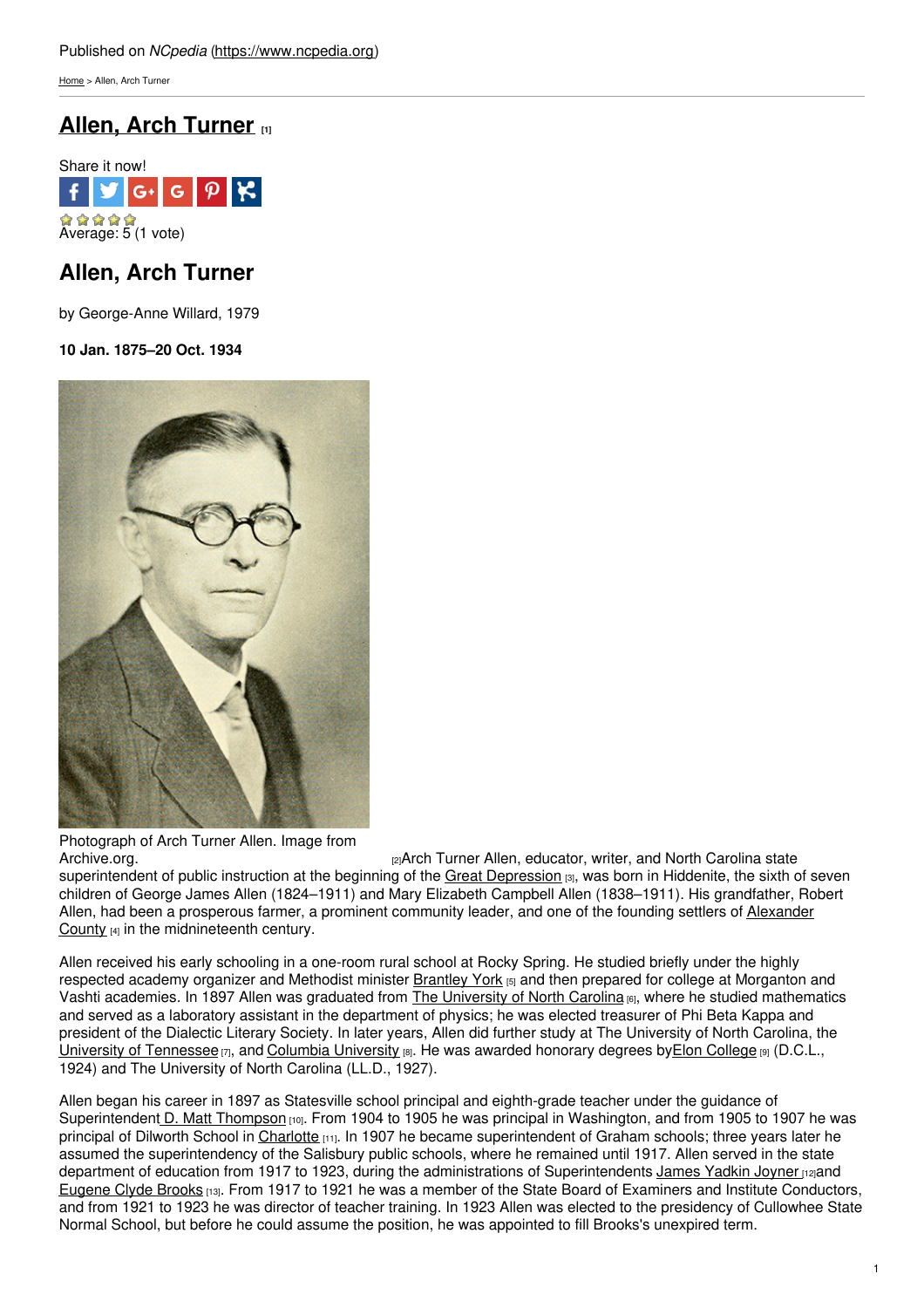Allen took office as state [superintendent](http://www.ncpublicschools.org/statesuperintendent/) of public instruction  $[14]$  in June 1923 and directed the state's school policy until his death. Major issues of his administration included consolidation, teacher certification, curriculum revision, longer school terms, high schools, school finance, public opinion, and state educational responsibility. Initially, Allen's primary goal was to raise the quality of the rural elementary schools. He sought to create a system that would offer "equal educational advantages to all children—rich and poor alike—rural and city." Convinced that consolidation was the best means of equalizing opportunities, Allen advocated a county plan of taxation, organization, and administration that would decrease the number of school districts, provide school transportation, make rural buildings larger and more adequate, and establish a universal eight-month term in rural as well as urban areas. Not until the economy drive of the depression added the needed incentive were these goals achieved.

Economic conditions took a serious turn in 1930, and the schools began to come under attack as a waste of money. Many [counties](https://www.ncpedia.org/counties) [15] were unable to collect local school taxes, and there were demands that schools be limited to seven grades or closed entirely. Then the old doctrine that primary responsibility lay with the county was replaced with a new philosophy in school maintenance and support: education was a state function and the state must support it. In 1933 the legislature decided on complete support. It set up a state-wide and state-supported eight-month term, greatly reduced the number of school districts, provided for state-operated transportation, and based support on income and sales taxes rather than on property taxes. Although Allen termed the state appropriation "very skimpy," he was convinced that the legislature had provided a firm foundation on which to build a good system of schools when conditions improved.

Allen saw the key issue of his day as broader and far more basic than finance. The attack on schools was more than just a drive against taxes; it was a questioning of the value of public education. Schools could recover from economic loss, but not, Allen warned, from the loss of public good will. He advised the formulation of a new philosophy that would be in spirit with the times and would appeal to the common man. He envisioned a democratic school system based upon universal opportunity and dedicated to equality and to the preservation of individual rights. The modern school, said Allen, should rest upon "the philosophy of individual freedom and the concomitant of individual responsibility." The school should not indoctrinate or manufacture people; it should help children develop personalities of their own and promote the ability for analysis, self-direction, and cooperation.

Allen's accomplishments as an educator gained him inclusion in the North Carolina Educational Hall of Fame. He had contributed to his calling not only through his work as state superintendent but also by serving as president of numerous professional organizations: the North Carolina City [Superintendents'](https://www.ncasa.net/) Association [16], the North Carolina Teachers' Assembly, the National Council of State Superintendents and Commissioners, and the Division of Superintendents of Public Instruction of the National Educational Association.

In addition to his professional activities, Allen was involved throughout his lifetime in community affairs. He was a member of the Methodist church, the Kiwanis Club, the Junior Order of United American Mechanics, the [Watauga](https://www.ncpedia.org/watauga-club) Club [17], the Raleigh History Club, and the [Democratic](https://www.ncpedia.org/democratic-party) [18] party.

Allen was married to Claribell McDowell of Charlotte, daughter of John McDowell and an alumna oQueens College [19]. They were married on 19 June 1909 amd were the parents of Arch Turner, Jr. (b. 13 Sept. 1910), and Elizabeth McDowell (b. 26 Sept. 1914).

Arch Turner Allen died in [Raleigh](https://www.ncpedia.org/geography/raleigh) [20] after a lengthy illness. The funeral was held at Edenton Street [Methodist](http://www.esumc.org/) Church [21]and interment took place at Montlawn Memorial Park

As a spokesman for education in North Carolina, Allen wrote numerous newspaper articles and presented a series of school talks on radio station WPTF. He wrote articles for such magazines as the *High School [Journal](http://muse.jhu.edu/journals/hsj/) [22], School Life*, and the *Journal of the National [Educational](http://www.nea.org/home/606.htm) Association*[23] ; and he presented speeches before the North Carolina Teachers' Assembly and the Southern Conference on Education. He published studies for the department of education and contributed an informative chapter, "A State System of Schools in North Carolina," to*State [Centralization](http://books.google.com/books/about/State_centralization_in_North_Carolina.html?id=viFUAAAAYAAJ) in North Carolina* [24], edited by Paul Betters and published by the Brookings Institution in 1932.

#### **References:**

Arch T. Allen Private Papers (North Carolina State Archives, Raleigh [pictures], and Southern Historical Collection, University of North Carolina, Chapel Hill).

*Asheville Citizen*, 23 Oct. 1934.

Raleigh *News and Observer*, 13 Dec. 1923, 21, 22 Oct. 1934.

*High School Journal*, 17 (Nov. 1934).

*Biennial Reports*, of the State Superintendent of Public Instruction, 1922–34.

*North Carolina, Rebuilding an Ancient Commonwealth*, vol. 3 (1929).

*North Carolina: the Old North State and the New*, vol. 5 (1941).

*North Carolina Education*, February 1936.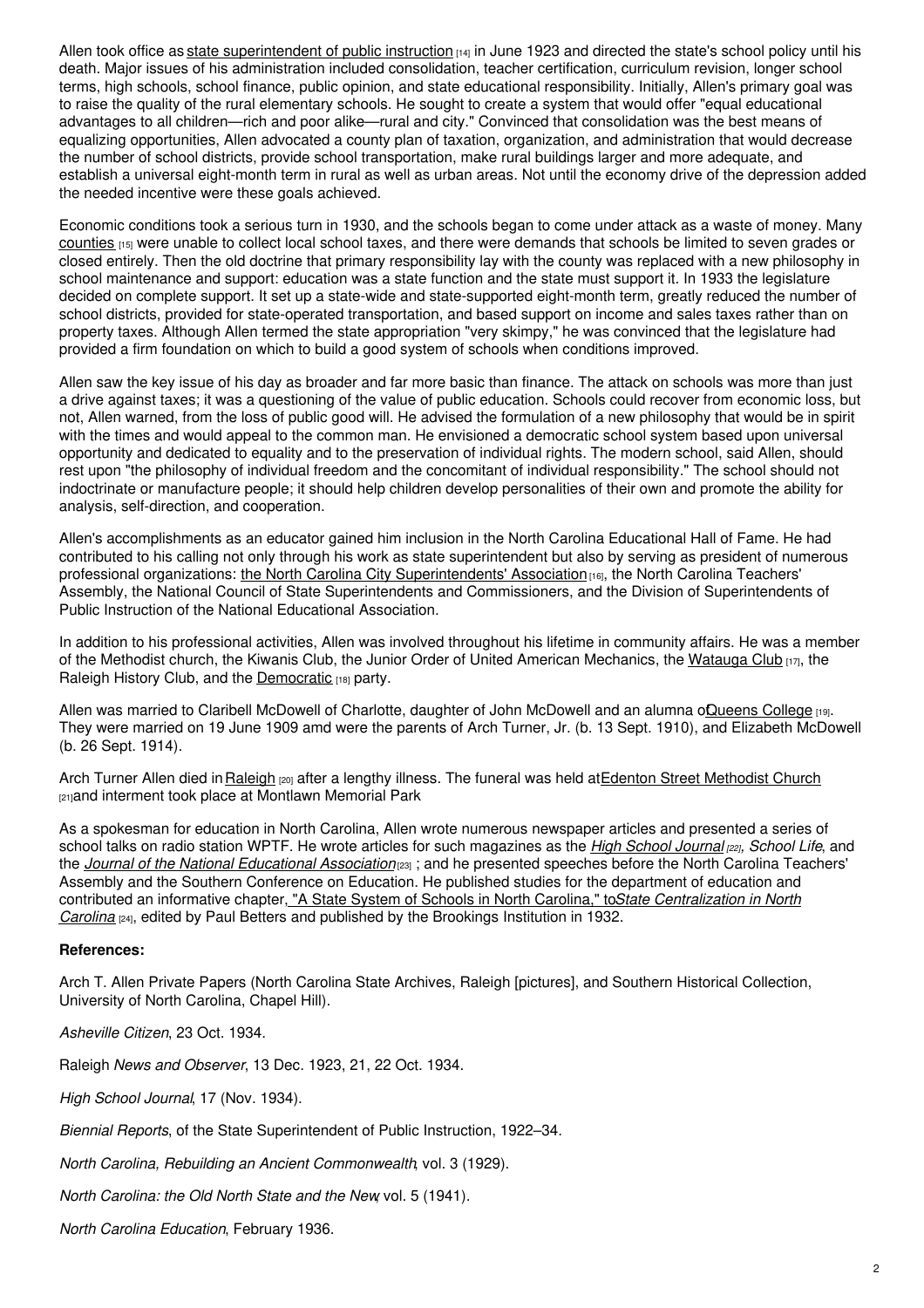*State School Facts* (1928–34).

State Superintendent of Public Instruction Papers (North Carolina State Archives, Raleigh).

*Who Was Who*, vol. 1 (1943).

#### **Additional Resources:**

A. T. Allen Papers, 1894-1935 (collection no. 03722). The Southern Historical Collection. Louis Round Wilson Special Collections Library. University of North Carolina at Chapel Hill. <http://www.lib.unc.edu/mss/inv/a/Allen,A.T.html> [25] (accessed January 18, 2013).

Allen, Arch Turner. *State centralization in North Carolina.*The Brookings institution, 1932 - 261 pages. [http://books.google.com/books/about/State\\_centralization\\_in\\_North\\_Carolina.html?](http://books.google.com/books/about/State_centralization_in_North_Carolina.html?id=viFUAAAAYAAJ&printsec=frontcover#v=onepage&q&f=false) id=viFUAAAAYAAJ&printsec=frontcover#v=onepage&q&f=false [26] (accessed January 18, 2013).

Allen, A. T. (Arch Turner), b. 1875; North Carolina. Dept. of Public Instruction.*Institutions of higher learning in North Carolina.* Raleigh, N.C. : State Superintendent of Public Instruction. 1922. <https://archive.org/details/institutionsofhi1922alle> [27] (accessed January 18, 2013).

*State centralization in North Carolina,*John Hopkins University: [https://catalyst.library.jhu.edu/catalog/bib\\_920350](https://catalyst.library.jhu.edu/catalog/bib_920350) [28]

Arch Turner Allen in [WorldCat](https://www.worldcat.org/identities/lccn-n88-2126) [29]

N.C. General Assembly. *Journal of the Senate of the General Assembly of the State of North Carolina 1943.*Raleigh, N.C. [N.C.]: [The Senate], 1859-. 1943. <http://digital.ncdcr.gov/cdm/compoundobject/collection/p249901coll22/id/601553/rec/4> [30] (accessed April 24, 2014).

North Carolina. Dept. of Public Instruction.*Biennial report, Public Schools of North Carolina.*Raleigh [N.C.]: Dept. of Public Instruction. 1853 - 2006. http://digital.ncdcr.gov/cdm4/document.php? [CISOROOT=/p249901coll22&CISOPTR=259346&REC=1](http://digital.ncdcr.gov/cdm4/document.php?CISOROOT=/p249901coll22&CISOPTR=259346&REC=1) [31](accessed January 18, 2013).

#### **Image Credits:**

"Arch Turner Allen." Photograph. *Biennial report of the Superintendent of Public Instruction of North Carolina for the scholastic years 1932-1933 and 1933-1934.* Part 1. Raleigh, N.C.: State Superintendent of Public Instruction. 1935. 4 <https://archive.org/stream/biennialreportof19321934nort#page/n9/mode/2up> [2] (accessed July 25, 2013).

**Subjects:**

[Biographies](https://www.ncpedia.org/category/subjects/biography-term) [32] [Educators](https://www.ncpedia.org/category/subjects/educators) [33] **Authors:** Willard, [George-Anne](https://www.ncpedia.org/category/authors/willard-george-ann) [34] **Origin - location:** [Alexander](https://www.ncpedia.org/category/origin-location/piedmon-14) County [35] Wake [County](https://www.ncpedia.org/category/origin-location/piedmont/w) [36] **From:** Dictionary of North Carolina [Biography,](https://www.ncpedia.org/category/entry-source/dictionary-no) University of North Carolina Press.[37]

1 January 1979 | Willard, George-Anne

**Source URL:** https://www.ncpedia.org/biography/allen-arch-turner

#### **Links**

- [1] https://www.ncpedia.org/biography/allen-arch-turner
- [2] https://archive.org/stream/biennialreportof19321934nort#page/n9/mode/2up
- [3] https://www.ncpedia.org/history/20th-Century/great-depression
- [4] https://www.ncpedia.org/geography/alexander
- [5] https://www.ncpedia.org/biography/york-brantley
- [6] https://www.ncpedia.org/university-north-carolina-chapel-hi
- [7] http://www.tennessee.edu/
- [8] http://www.columbia.edu/
- [9] https://www.ncpedia.org/elon-university
- [10] https://www.ncpedia.org/biography/thompson-david-matthew
- [11] https://www.ncpedia.org/geography/charlotte
- [12] https://www.ncpedia.org/biography/joyner-james-yadkin
- [13] https://www.ncpedia.org/biography/brooks-eugene-clyde
- [14] http://www.ncpublicschools.org/statesuperintendent/
- [15] https://www.ncpedia.org/counties
- [16] https://www.ncasa.net/
- [17] https://www.ncpedia.org/watauga-club
- [18] https://www.ncpedia.org/democratic-party
- [19] https://www.ncpedia.org/queens-university-charlotte
- [20] https://www.ncpedia.org/geography/raleigh